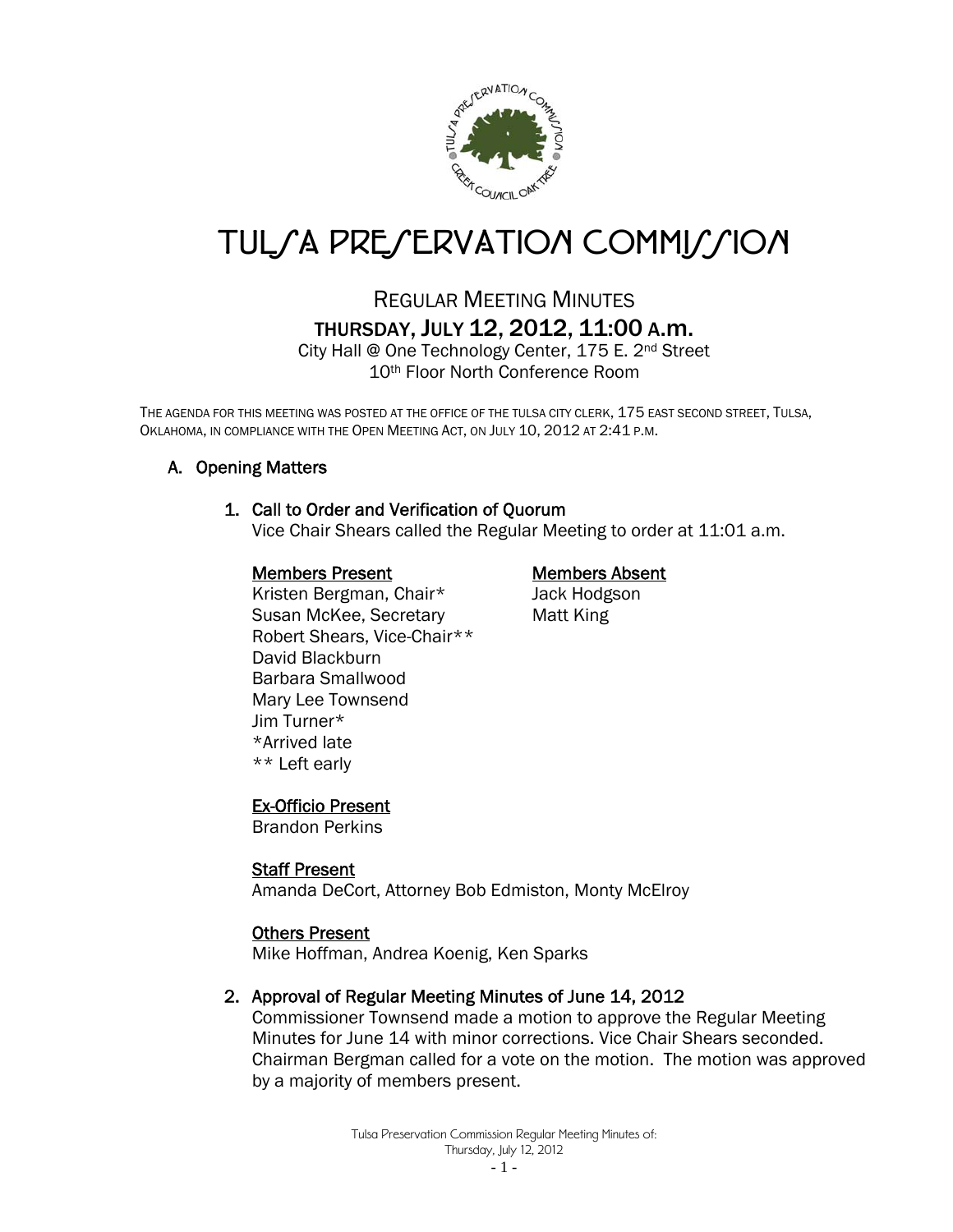| 'V<br>ш<br>0 |
|--------------|
|--------------|

**In Favor Copposed Abstaining Not Present** 

- 1. Bergman None 1. Smallwood 1. Turner 2. Blackburn 2.Townsend
- 
- 3. McKee
- 4. Shears

#### 3. Disclosure of Conflicts of Interest

No one reported a conflict of interest with the proposals on the agenda.

#### B. Actionable Items

1. COA-12-024 / 231 E. 20<sup>th</sup> Street (North Maple Ridge) Applicant: Scott Burnett

 *COA Subcommittee Review Date: None* 

Request:

- 1. Replace existing vinyl siding with vinyl solid core insulated siding.
- 2. Replace existing vinyl siding on front porch columns and knee wall with shake-style vinyl siding.
- 3. Replace most existing original windows with new vinyl windows with exterior muntin to match existing sizes and muntin patterns.

 Monty McElroy presented Mr. Burnett's Certificate of Appropriateness application to the Commission and read the applicable guidelines for this district. Mike Hoffman, appearing for Mr. Burnett, was present to answer questions.

There was considerable discussion among Commissioners regarding whether the guidelines applied to the original stucco siding or to the existing vinyl siding.

 Commissioners discussed at length the size of the 7" reveal of the proposed vinyl siding, which was larger than the existing siding of approximately 4½ ". Mr. Hoffman stated that a 6" reveal with similar qualities was also available.

 Commissioner Townsend made a motion to approve the replacement of the existing vinyl siding with vinyl solid core insulated siding with a 7" reveal for Part 1 of the Request. Commissioner Turner seconded the motion. Chairman Bergman asked for a vote on the motion.

#### Vote: 231 E. 20<sup>th</sup> Street (North Maple Ridge), Part 1

| In Favor     | Opposed      | <b>Abstaining</b> | <b>Not Present</b> |
|--------------|--------------|-------------------|--------------------|
| 1. Smallwood | 1. Bergman   | None              | <b>None</b>        |
| 2. Townsend  | 2. Blackburn |                   |                    |

- 3. Turner 3. McKee
	-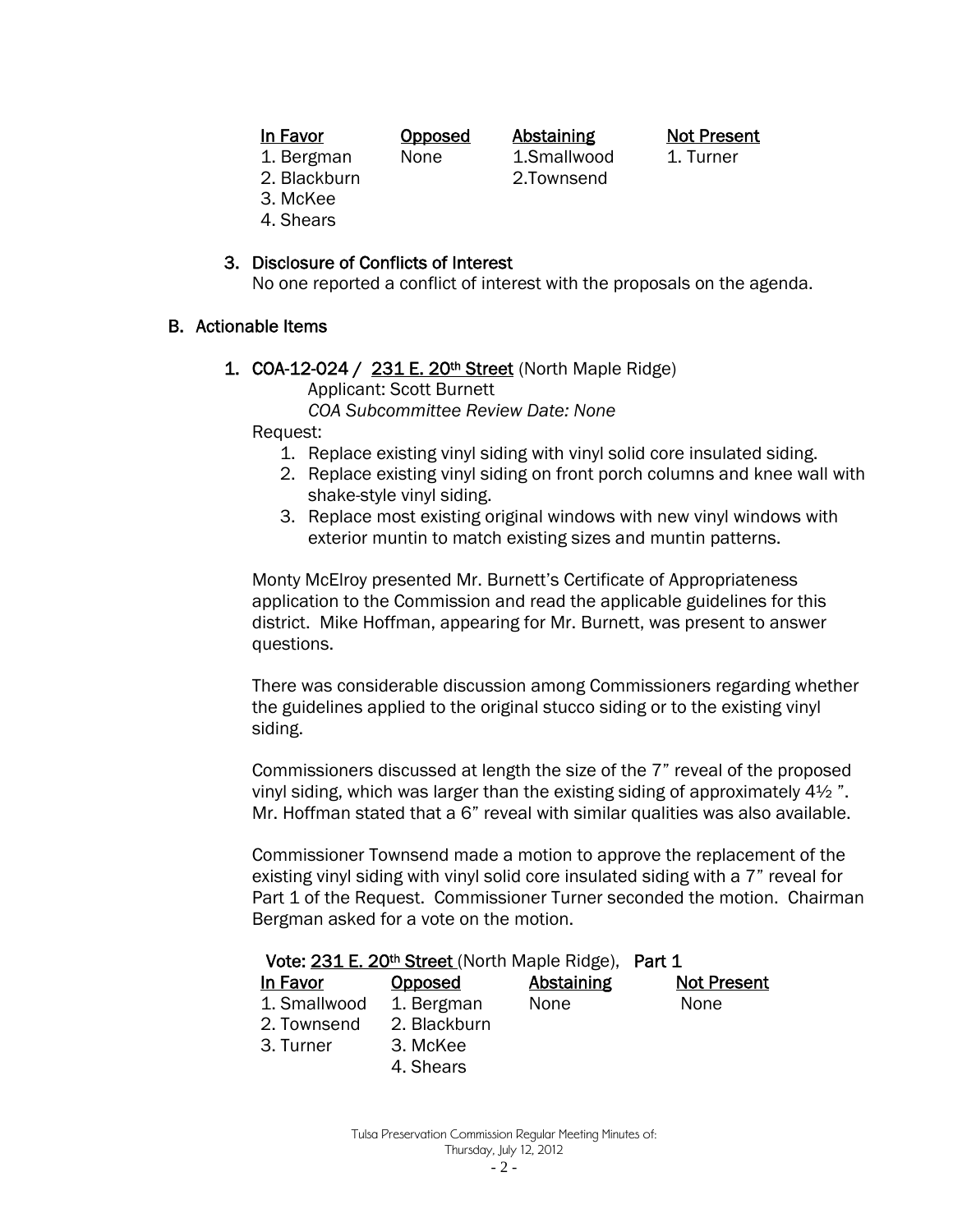The motion failed. North Maple Ridge Guidelines cited and discussed: Building Wall Materials 1.1.1, 1.1.2, 1.1.3, 1.1.4. North Maple Ridge Guidelines not cited, but discussed: General Requirements 1.0.3.

Commissioner Townsend made a motion to approve the replacement of the existing vinyl siding with vinyl solid core insulated siding with a 6" reveal for Part 1 of the Request. Commissioner Shears seconded the motion. Chairman Bergman asked for a vote on the motion.

#### Vote: 231 E. 20<sup>th</sup> Street (North Maple Ridge), Part 1

| In Favor     | Opposed    | <b>Abstaining</b> | <b>Not Present</b> |
|--------------|------------|-------------------|--------------------|
| 1. Blackburn | 1. Bergman | None              | None               |
| 2. Smallwood | 2. McKee   |                   |                    |
| 3. Townsend  | 3. Shears  |                   |                    |

4. Turner

The motion was Approved by a majority of the members present. North Maple Ridge Guidelines cited: Building Wall Materials 1.1.1, 1.1.2, 1.1.3, 1.1.4.

Commissioners then discussed Part 2 of the Request to replace the existing vinyl siding on the front porch columns and knee wall with shake-style vinyl siding.

Commissioners discussed the proposal and felt that it would be more appropriate to replace the existing siding with something other than what was proposed. It was suggested to Mr. Hoffman that he bring back another proposal in the future after further research.

Commissioners noted that front porch columns did not traditionally include any siding, but were typically plain.

Commissioner Townsend made a motion to deny Part 2 of the Request. Commissioner Blackburn seconded the motion. Chairman Bergman asked for a vote on the motion.

|            |         | Vote: 231 E. 20th Street (North Maple Ridge), Part 2 |                    |
|------------|---------|------------------------------------------------------|--------------------|
| In Favor   | Opposed | Abstaining                                           | <b>Not Present</b> |
| 1. Bergman | None    | 1. Townsend                                          | None               |

- 2. Blackburn
- 3. McKee
- 4. Shears
- 5. Smallwood
- 6. Turner

The motion to Deny was Approved. North Maple Ridge Guidelines cited: Building Wall Materials 1.1.1, 1.1.2, 1.1.3, 1.1.4.

Commissioners then discussed Part 3 of the Request for replacement of existing original windows with new vinyl windows.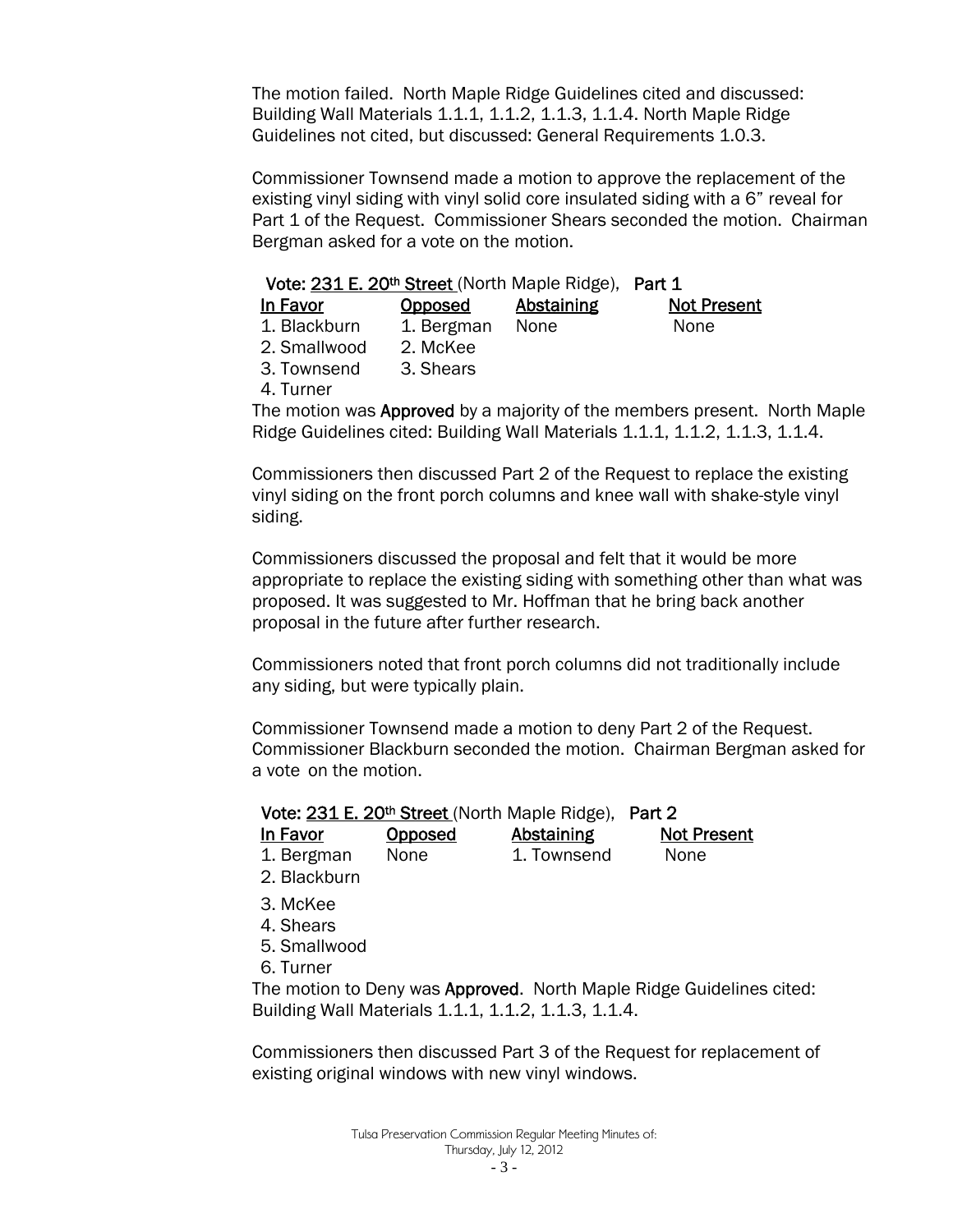Commissioner Townsend made a motion to approve Part 3 of the Request. Commissioner Smallwood seconded the motion. Chairman Bergman asked for a vote on the motion.

#### Vote: 231 E. 20<sup>th</sup> Street (North Maple Ridge), Part 3

In Favor Opposed Abstaining Not Present

1. Bergman 1. McKee None None

- 2. Blackburn
- 3. Shears
- 4. Smallwood
- 5. Townsend
- 6. Turner

The motion was Approved by a majority of the members present. North Maple Ridge Guidelines cited: Windows and Doors 1.2.1, 1.2.3, 1.2.4, 1.2.6.

#### 2. COA-12-025 / 729 N. Cheyenne Avenue (Brady Heights)

 Applicant: Olivia Ray  *COA Subcommittee Review Date: None Work started prior to COA application* 

Request:

1. Construct 4' wooden picket fence along front and side yards with a metal, gated, arched arbor at front sidewalk entrance.

Monty McElroy presented Ms. Ray's Certificate of Appropriateness application to the Commission and read the applicable guidelines for this district. Ms. Ray was unable to attend.

Commissioner Townsend made a motion to approve the application. Commissioner Blackburn seconded the motion. Chairman Bergman asked for a vote on the motion.

#### Vote: 729 N. Cheyenne Avenue (Brady Heights)

- In Favor Opposed Abstaining Not Present 1. Bergman 1. Turner None 1. Shears
- 2. Blackburn
- 3. McKee
- 4. Smallwood
- 5. Townsend

The motion was **Approved** by a majority of members present. Brady Heights Guidelines cited: Building Site 6.

### 3. COA-12-026 / 1635 E. 17<sup>th</sup> Place (Swan Lake)

Applicant: Guy and Stephanie de Verges

 *COA Subcommittee Review Date: None* 

Request:

1. Install fabric awnings over three exterior doors and one window.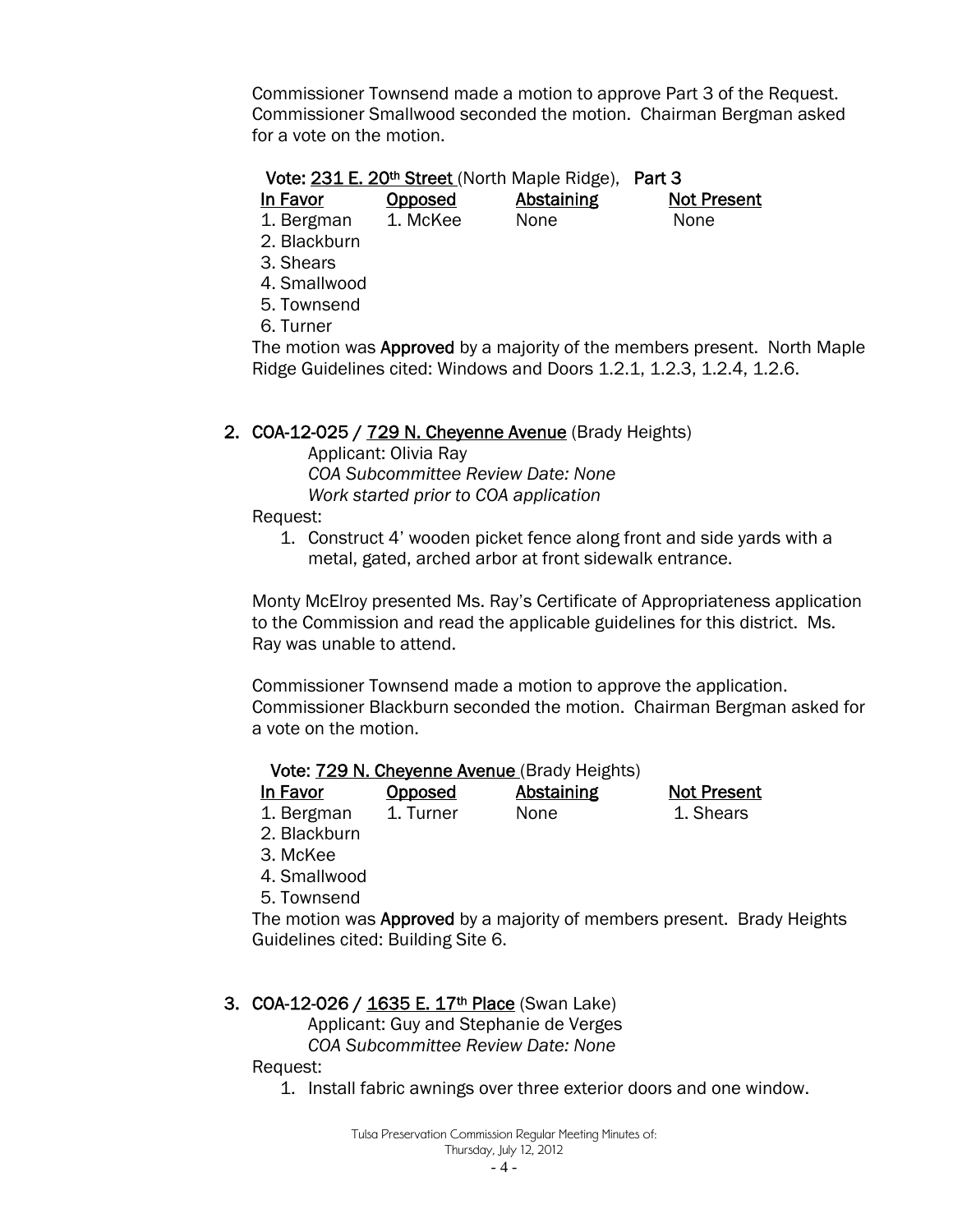Monty McElroy presented Mr. and Mrs. de Verges's Certificate of Appropriateness application to the Commission and read the applicable guidelines for this district. Mr. and Mrs. de Verges were unable to attend.

Commissioner Townsend made a motion to approve the application. Blackburn seconded the motion. Chairman Bergman asked for a vote on the motion.

|             | Vote: 1635 E. 17th Place (Swan Lake) |            |                    |
|-------------|--------------------------------------|------------|--------------------|
| In Favor    | Opposed                              | Abstaining | <b>Not Present</b> |
| 1. Bergman  | None                                 | None       | 1. Shears          |
| 2 Rlackhurn |                                      |            |                    |

2. Blackburn

3. McKee

4. Smallwood

5. Townsend

6. Turner

The motion was **Approved Unanimously** by members present. Swan Lake Guidelines cited: A1.0.1, A1.2.7.

#### 4. COA-12-027/ 2012 E. 17th Place (Yorktown)

 Applicant: Andrea Koenig *COA Subcommittee Review Date: None Work started prior to COA application* 

Request:

1. Construct two-rail wooden fence at front driveway.

Monty McElroy presented Ms. Koenig's Certificate of Appropriateness application to the Commission and read the applicable guidelines for this district. Ms. Koenig was present to answer questions.

Commissioners discussed the request and determined that they would have to vote to deny under the current guidelines for the district. If the new Unified Design Guidelines are approved, fences in front yards in the district would be allowed. Commissioners suggested that the request be continued until after the passage of the Unified Design Guidelines.

Commissioner Blackburn made a motion to continue the application to a later date following the passage of the Unified Design Guidelines. Commissioner Smallwood seconded the motion. Chairman Bergman asked for a vote on the motion.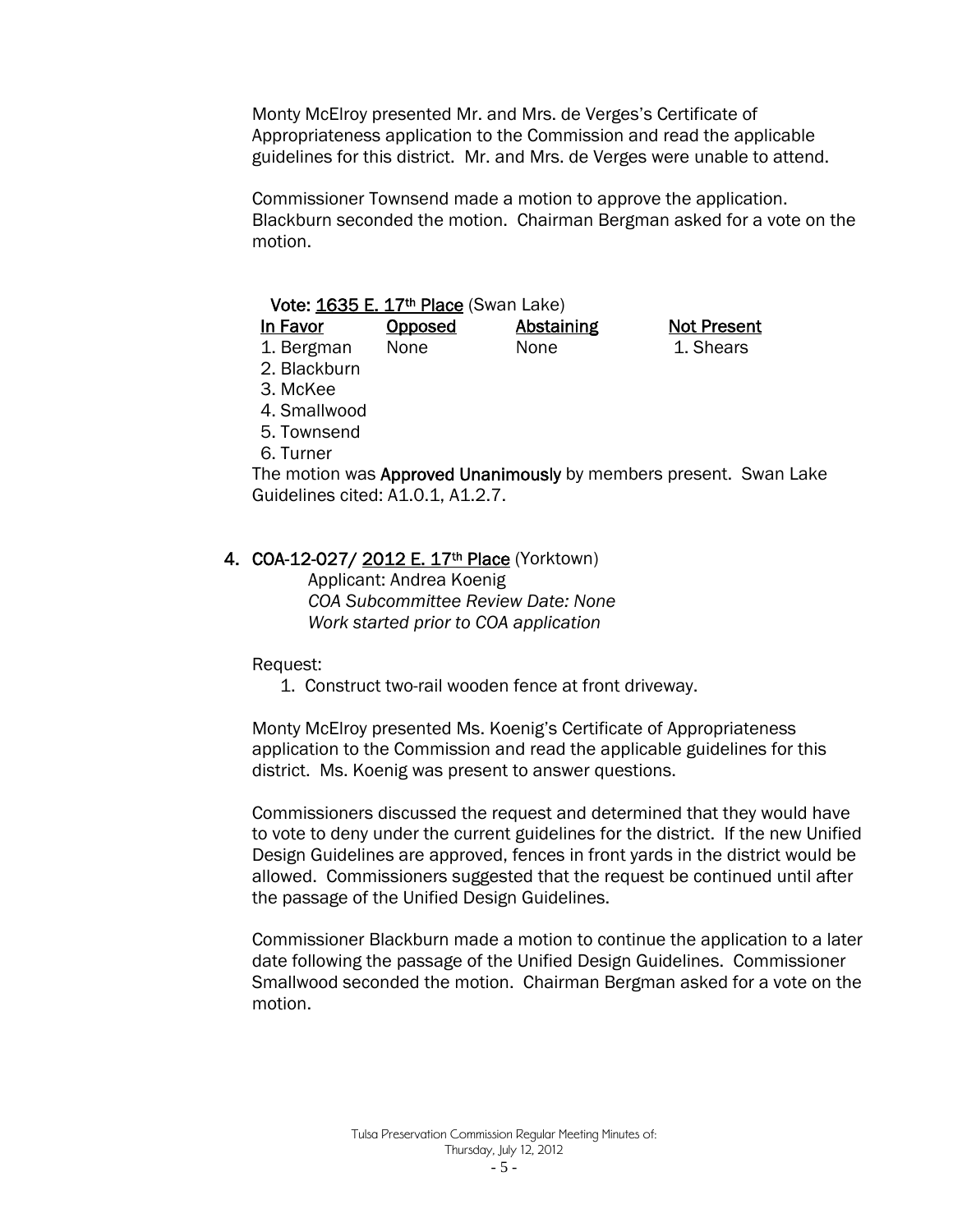#### Vote: 2012 E. 17th Place (Yorktown)

| In Favor     | <b>Opposed</b> | <b>Abstaining</b> |  |
|--------------|----------------|-------------------|--|
| 1. Bergman   | None           | <b>None</b>       |  |
| 2. Blackburn |                |                   |  |

3. McKee

4. Smallwood

5. Townsend

6. Turner

The motion was Approved Unanimously by members present. Yorktown Guidelines cited: B.1.1.3.

**Not Present** 1. Shears

#### C. Reports

#### 1. Staff Report

Amanda DeCort gave an update on the Greenwood nomination. Notification letters have been distributed.

The TMAPC hearing has been rescheduled to August 1.

Whittier Square is now listed on the National Register.

The TPC is receiving additional funds from SHPO next year.

Circle Cinema received Rt. 66 Corridor Preservation Grant for façade restoration.

#### 2. Chair Report

No report.

#### 3. Committee Reports

- a) Rules & Regulations No report.
- b) Outreach

No report.

c) Design Guidelines No report.

#### D. New Business

Commissioner Blackburn brought up discussion regarding Ex-Officios lacking voting rights. It was suggested that the issue be further discussed in the future, perhaps at the TPC retreat.